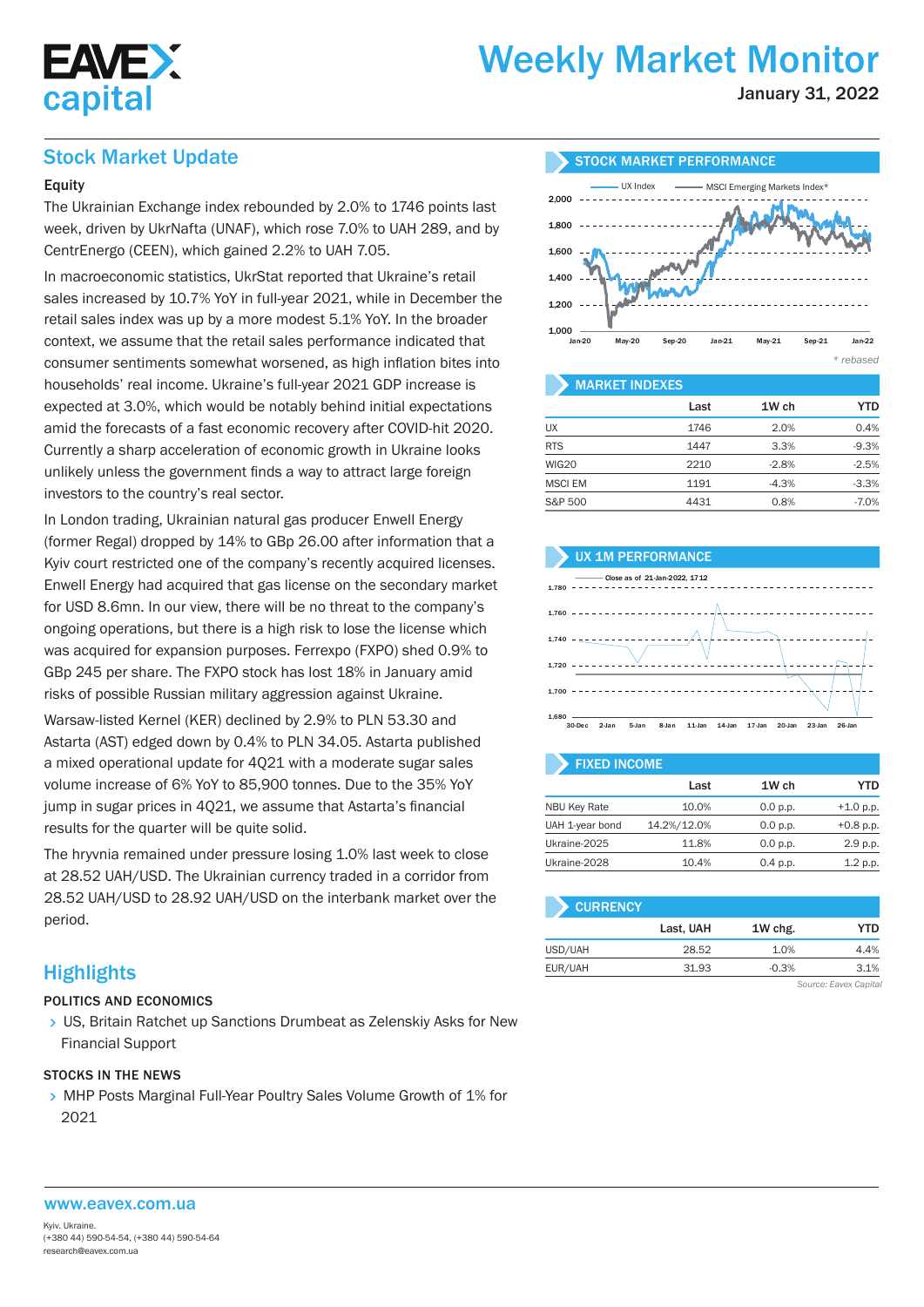

## Politics and Economics

January 31, 2022

#### US, Britain Ratchet up Sanctions Drumbeat as Zelenskiy Asks for New Financial Support

by Will Ritter w.ritter@eavex.com.ua

#### NEWS

The United States and Britain ratcheted up their sanctions threats against the Kremlin on Sunday (Jan 30), a day ahead of a UN Security Council meeting to discuss Ukraine. US Senator Robert Menendez, a close ally of the Biden administration, bluntly stated that a new invasion of Ukraine by Russia would result in "devastating sanctions", while British Foreign Secretary Liz Truss said that "there will be nowhere to hide for Putin's oligarchs". US Deputy Secretary of State Victoria Nuland said that any US sanctions would be "very well aligned" with the main European countries, US-government-funded media outlet RFE/RL reported. Putin "will feel it acutely, as will the Russian people," Nuland said. Meanwhile, in comments to international media on Friday (Jan 28) in Kyiv, President Zelenskiy complained again about the West's lack of pre-emptive sanctions on Russia, and asked for a new round of USD 4-5bn in aid to offset the negative effects that the current security crisis is having on Ukraine's economy.

#### **COMMENTARY**

In our view, the credible threat of coordinated heavy sanctions against the Russian elite being imposed by the US and the largest European countries (Germany, France, Britain) remains the strongest card which the West holds to deter Russian aggression against Ukraine. It is therefore positive for the overall situation that the media narrative is switching back toward these sanctions, and away from escalatory talk about NATO troop movements and the conflict between Kyiv and Washington over how to approach the Russian threat. Zelenskiy indeed has a valid point when he states that Western media claims of an "imminent" Russian invasion sow panic and cause real economic damage to Ukraine's economy. The trouble with the word "imminent", which has been repeatedly used by White House press liaison Jennifer Psaki and the US media, is that it is an English idiom with no direct translation into Ukrainian or Russian, and it is therefore being translated by Ukraine's media as "inevitable". Zelenskiy's complaints about the language being used are therefore justified, in our view. Where Zelenskiy does not have a point, however, are in his illogical public demands for pre-emptive sanctions against Moscow that would spoil the sanctions' deterrent effect and, in our view, make a large-scale war more likely.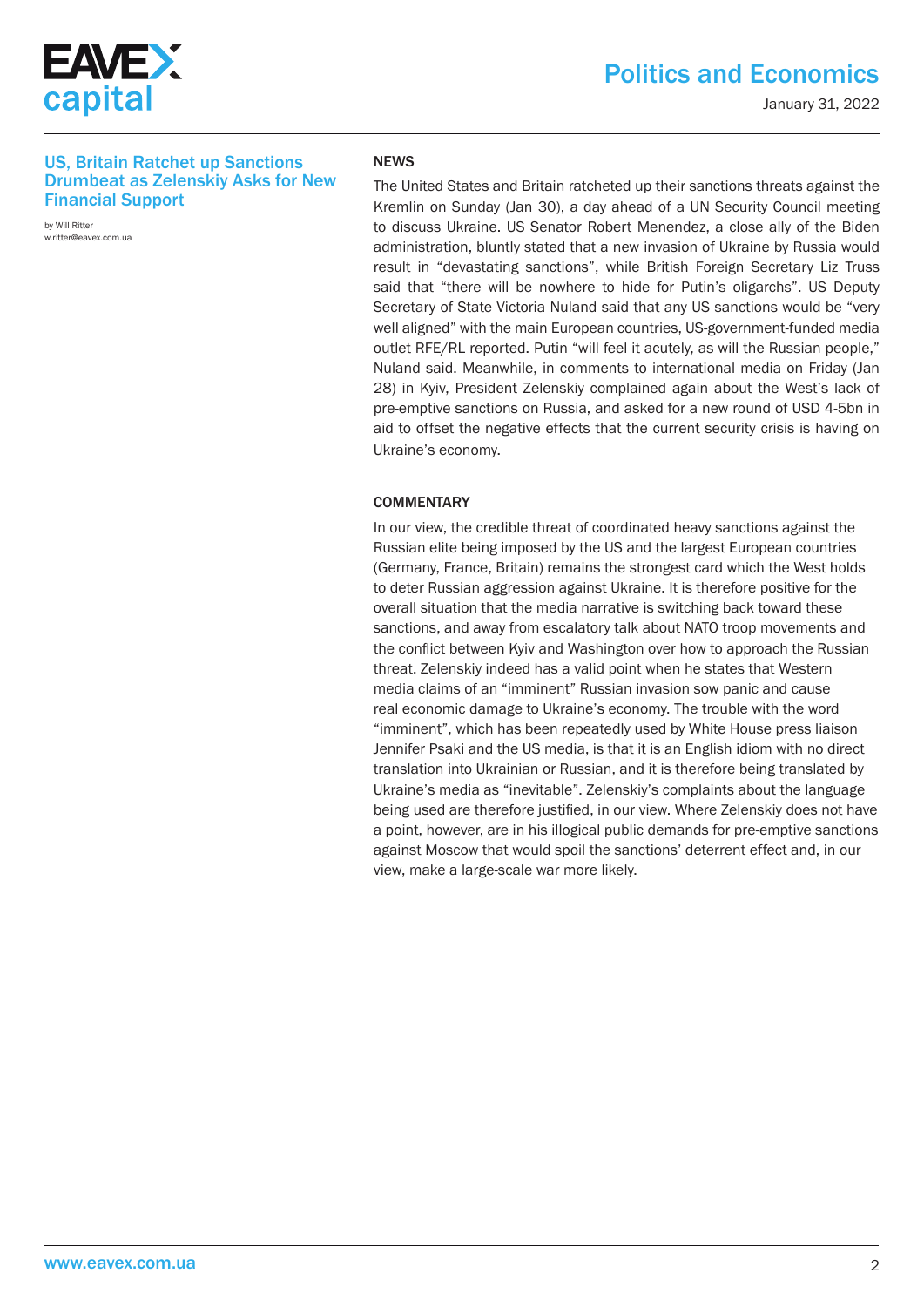

#### MHP Posts Marginal Full-Year Poultry Sales Volume Growth of 1% for 2021

by Dmitry Churin d.churin@eavex.com.ua

|      | MHP (MHPC LI) |      |     |                                       |      |
|------|---------------|------|-----|---------------------------------------|------|
|      |               |      |     | Price: USD 6.52 Market Cap: USD 722mn |      |
|      | P/B           | EV/S | P/E | EV/EBITDA Div. Yield                  |      |
| 2020 | 0.7           | 11   | neg | 5.9                                   | 4.3% |
|      |               |      |     |                                       |      |

2021E 0.5 0.9 2.5 3.2 4.3%

### NEWS

London-listed, central-Ukraine-based MHP (MHPC) reported a marginal 1.0% YoY increase in its poultry sales volume to 704,000 tonnes in full-year 2021, according to the company's operational update issued on Jan 27. MHP said that its poultry exports rose 8% YoY to some 402,400 tonnes in full-year 2021, accounting for 57% of total sales volume, which was higher than a share of 53% a year before. In 4Q21 alone, MHP's sales volume rose by 3% YoY to 180,000 tonnes. The company said its production facilities operated at full capacity in the quarter. On the pricing side, MHP's average achieved sales price for poultry rose by 22% YoY in USD terms in 2021 to USD 1.63 per kg (ex-VAT).

MHP's sunflower oil segment demonstrated a 37% YoY decrease in sales to 207,200 tonnes in 2021, with all of the sales being exports.

| <b>MHP OPERATIONAL UPDATE</b> |         |         |        |         |         |        |  |  |  |  |  |  |  |
|-------------------------------|---------|---------|--------|---------|---------|--------|--|--|--|--|--|--|--|
| Poultry                       | 4020    | 4021    | Change | 2020    | 2021    | Change |  |  |  |  |  |  |  |
| Sales volume, tonnes          | 175,135 | 180,028 | $+3%$  | 699.926 | 704.010 | $+1%$  |  |  |  |  |  |  |  |
| <b>Domestic</b>               | 79.551  | 70.767  | $-11%$ | 324.285 | 288.831 | $-11%$ |  |  |  |  |  |  |  |
| Export                        | 94.709  | 104.841 | $+11%$ | 373.734 | 402.388 | $+8%$  |  |  |  |  |  |  |  |
| Price USD per 1 kg net VAT    | 1.36    | 1.72    | $+26%$ | 1.34    | 1.63    | $+22%$ |  |  |  |  |  |  |  |

*Source: Companies' data*

#### **COMMENTARY**

MHP's operational results came in line with expectations. However, in the grain segment the company managed to deliver a superior performance, harvesting 2.6mn tonnes from a land bank of 351,000 hectares, which was 52% more than in 2020. MHP's harvest was also better than the average in Ukraine, as the country's overall grain harvest increased by 28% YoY to 84mn tonnes in 2021. MHP was extremely successful last year in corn harvesting, doubling the harvest volume to 1.62mn tonnes from almost the same land area of 163,300 hectares under corn planting. The company's corn yield reached 10.0 tonnes per hectare in 2021, compared to an average of 8.0 tonnes/ha in Ukraine.

The company will release its full-year 2021 financial results on Mar 24. We forecast that the higher sales volume, and more importantly higher poultry prices, will boost the company's EBITDA by 82% YoY to USD 620mn in FY21. We also expect MHP's net profit to come in at USD 290mn, compared to FY20's net loss of USD 133mn. MHP's net profit per share according to this estimate would be at USD 2.62, implying a trailing P/E of 2.5x taking into account the current MHPC stock price at USD 6.52.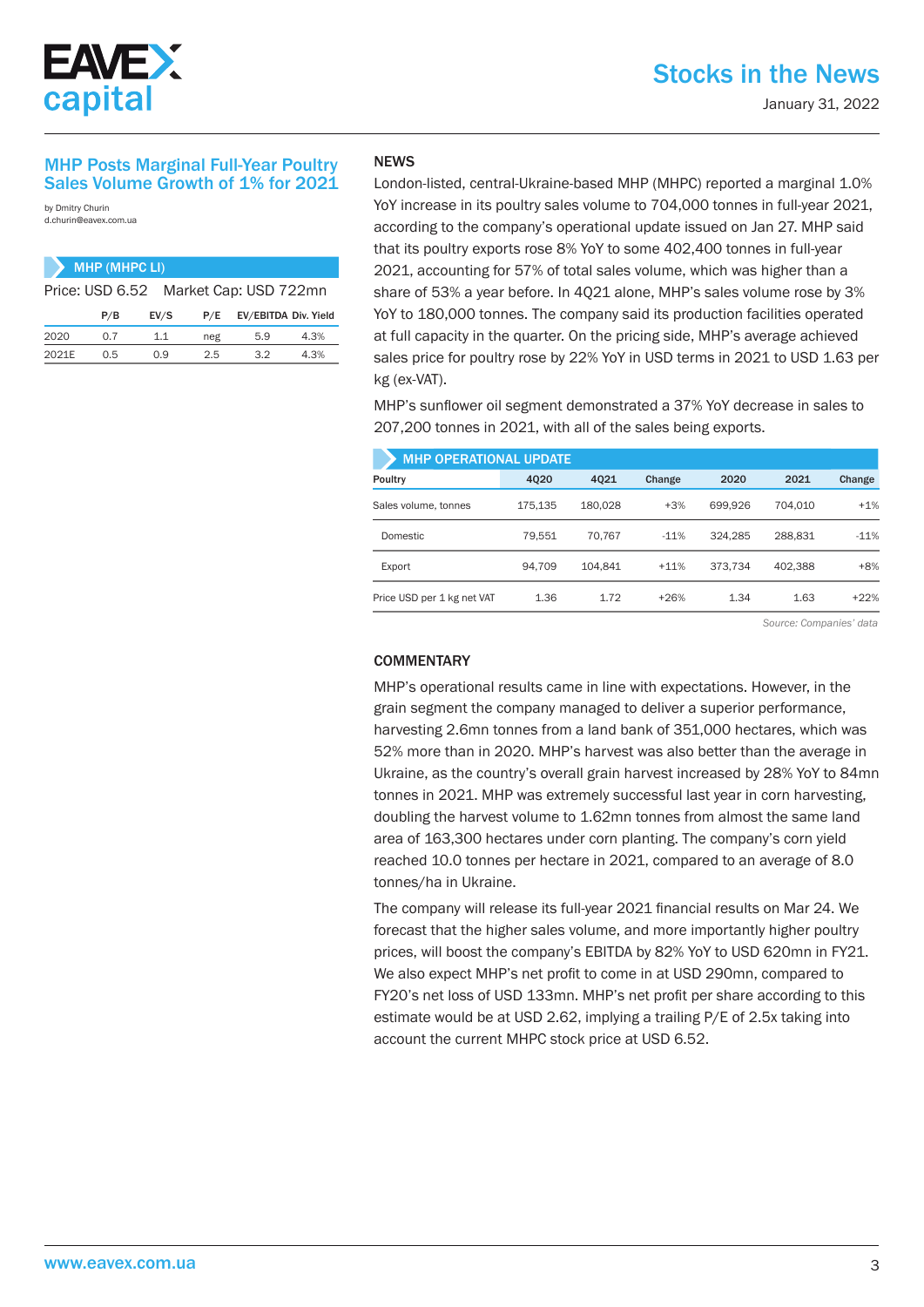

## Recommendations

January 31, 2022

### EAVEX RECOMMENDATIONS

| Name                         | <b>Ticker</b>  | Price,<br>per share | Target price,<br>per share | Upside, % |             | Rating Commentary                                                                                                                                                                                                                                                                                                                                                                                                                                                                                                                                                                                                                                                                                                                                                                                                                        |
|------------------------------|----------------|---------------------|----------------------------|-----------|-------------|------------------------------------------------------------------------------------------------------------------------------------------------------------------------------------------------------------------------------------------------------------------------------------------------------------------------------------------------------------------------------------------------------------------------------------------------------------------------------------------------------------------------------------------------------------------------------------------------------------------------------------------------------------------------------------------------------------------------------------------------------------------------------------------------------------------------------------------|
| Agriculture                  |                |                     |                            |           |             |                                                                                                                                                                                                                                                                                                                                                                                                                                                                                                                                                                                                                                                                                                                                                                                                                                          |
|                              |                |                     |                            |           |             | Kernel Holding, Ukraine's largest sunflower oil producer and grain trader, doubled its EBITDA for full-<br>year 2021 (the company's financial year runs from July to June) to USD 929mn, implying the EBITDA<br>margin of 16.5% compared to 10.8% a year ago. Kernel's revenue rose 37% YoY to USD 5.65bn and<br>net profit surged by 4.3x YoY to a record high of USD 513mn in the full year.                                                                                                                                                                                                                                                                                                                                                                                                                                           |
| Kernel                       | <b>KER PW</b>  | 53.3                | 83.0                       | 56%       | <b>BUY</b>  | The company claimed that it enjoyed a high capacity utilization of its grain export value chain and a<br>healthy infrastructure business margin. We have a BUY recommendation for Kernel with a target price<br>of PLN 83.00 per share based on the group's expanded business operations, which have yet to be<br>reflected in the share price.                                                                                                                                                                                                                                                                                                                                                                                                                                                                                          |
| <b>MHP</b>                   | <b>MHPC LI</b> | 6.5                 | 11.5                       | 76%       | <b>BUY</b>  | Although MHP's business has not not suffered much from the COVID-19 crisis, the MHPC stock has<br>tumbled by near 30% in 2020 as investors fear that the company's quite large debt burden could<br>become unsustainable at some point. MHP's total debt was USD 1.46bn as of 31 Dec 2020. The Net<br>Debt/EBITDA ratio was 3.7x as of 1 Jan 2021, up from 3,0x as of 1 Jan 2020. We now forecast that<br>MHP will be able to increase its net revenue by 12% YoY to USD 2.14bn this year and to earn a net<br>profit of USD 240mn as poultry prices bounce back.                                                                                                                                                                                                                                                                        |
| Astarta                      | <b>AST PW</b>  | 34.1                |                            |           | U/R         | The AST stock surged after the company managed to improve its debt to EBITDA ratio. Net Debt<br>reduced to EUR 175mn corresponding to Net debt/EBITDA (LTM) of 1.6x at the end of 9M20. Back in<br>2019 Astarta's Net debt/EBITDA topped an unsustainable level of 5.6x.                                                                                                                                                                                                                                                                                                                                                                                                                                                                                                                                                                 |
| Agroton                      | <b>AGT PW</b>  | 5.60                | 12.0                       | 114%      | <b>BUY</b>  | Agroton unveiled a strategy to increase its land bank securing additional lease rights and by acquiring<br>companies that control land plots in Luhansk and Kharkiv region.<br>Agroton reported that its net profit was USD 11.7mn (PLN 2.06 per share) in 2020. In our view, Agroton<br>currently has a fairly healthy financial position, with an estimated net cash position of USD 25mn. The<br>company continues to invest in growth, spending USD 3.8mn on CapEx in FY20.                                                                                                                                                                                                                                                                                                                                                          |
| Iron Ore                     |                |                     |                            |           |             |                                                                                                                                                                                                                                                                                                                                                                                                                                                                                                                                                                                                                                                                                                                                                                                                                                          |
| Ferrexpo                     | <b>FXPO LN</b> | 245                 | 280                        | 14%       | <b>SELL</b> | High iron ore prices are due for a correction as Chinese demand for the steelmaking ingredient is<br>expected to ease, though aggressive speculation through iron ore derivative trading could thwart that<br>outcome. The benchmark 62% Fe iron ore prices surged by 70% YoY to a level of USD 160 per tonne in<br>2020. We currently forecast that Ferrexpo's net profit will decline by 18% YoY in FY21 to USD 520mn.                                                                                                                                                                                                                                                                                                                                                                                                                 |
| <b>Specialized Machinery</b> |                |                     |                            |           |             |                                                                                                                                                                                                                                                                                                                                                                                                                                                                                                                                                                                                                                                                                                                                                                                                                                          |
| <b>Motor Sich</b>            | <b>MSICH</b>   | 5390                |                            |           | U/R         | There was little clarity on the situation regarding Motor Sich's (MSICH) nationalization. No mechanism<br>of compensation for existing shareholders was announced after the Kyiv District Court arrested 100%<br>of the shares of Motor Sich and appointed a special state agency to manage the company.<br>The shares of Motor Sich remained frozen due to an ongoing investigation conducted the Ukrainian<br>Security Service (SBU) regarding change in the controlling shareholder of the company.                                                                                                                                                                                                                                                                                                                                   |
| Oil & Gas                    |                |                     |                            |           |             |                                                                                                                                                                                                                                                                                                                                                                                                                                                                                                                                                                                                                                                                                                                                                                                                                                          |
| UkrNafta                     | <b>UNAF</b>    | 289                 | 350                        | 21%       | <b>BUY</b>  | In case of continued high crude prices, we believe UkrNafta's profitability for 4Q will be at 40% on the<br>EBITDA level, bringing net profit for the full year to UAH 5.2bn. This would imply earnings per share of<br>UAH 95.90, and taking into account the company's current stock price, it gives a very attractive P/E<br>multiple.                                                                                                                                                                                                                                                                                                                                                                                                                                                                                                |
| Enwell Energy (ex-Regal)     | ENW LN         | 26.0                |                            |           | U/R         |                                                                                                                                                                                                                                                                                                                                                                                                                                                                                                                                                                                                                                                                                                                                                                                                                                          |
| <b>Power Utilities</b>       |                |                     |                            |           |             |                                                                                                                                                                                                                                                                                                                                                                                                                                                                                                                                                                                                                                                                                                                                                                                                                                          |
| DonbasEnergo                 | <b>DOEN</b>    | 28.0                |                            |           | U/R         | The company confirmed its strategic plan to modernize one of its power units at the Slavyansk plant<br>by 2022.                                                                                                                                                                                                                                                                                                                                                                                                                                                                                                                                                                                                                                                                                                                          |
| CenterEnergo                 | <b>CEEN</b>    | 7.05                |                            |           | U/R         | Persisting uncertainty about whether CentrEnergo can really be privatized at a fair price has made the<br>company a hostage of Ukrainian behind-the-scenes politics. Currently CentrEnergo is in a process to be<br>integrated with the state coal mines to get cheaper fuel for its power stations. The integration is set to<br>be completed in 2H21.                                                                                                                                                                                                                                                                                                                                                                                                                                                                                  |
| <b>Banks</b>                 |                |                     |                            |           |             |                                                                                                                                                                                                                                                                                                                                                                                                                                                                                                                                                                                                                                                                                                                                                                                                                                          |
| Raiffeisen Bank Aval         | <b>BAVL</b>    | 0.425               | 0.42                       | $-1%$     | <b>HOLD</b> | Raiffeisen Bank Aval (BAVL) announced that it will distribute 50% of its FY20 net profit as a dividend,<br>far lower than what was expected. Although this still implies a solid 3.31 kopeck dividend per share,<br>the bank disappointed minority investors; we had projected a 5.96 kopeck dividend. The bank set the<br>ex-rights date for dividend on Jun 8.<br>Raiffeisen Bank Aval, the Ukrainian subsidiary of Vienna-based Raiffeisen International, decreased<br>its net profit by 14% YoY to UAH 4.1bn in FY20, which implied earnings per share of 6.63 kopecks.<br>Raiffeisen Aval has been the most dividend-rich stock in the Ukrainian equity universe since 2016. The<br>stock's dividend yield in 2017 was 20% and in 2018 it was around 22%. The bank paid 6.95 kopecks in<br>dividend per share from FY19 net profit. |

 *Source: Eavex Research*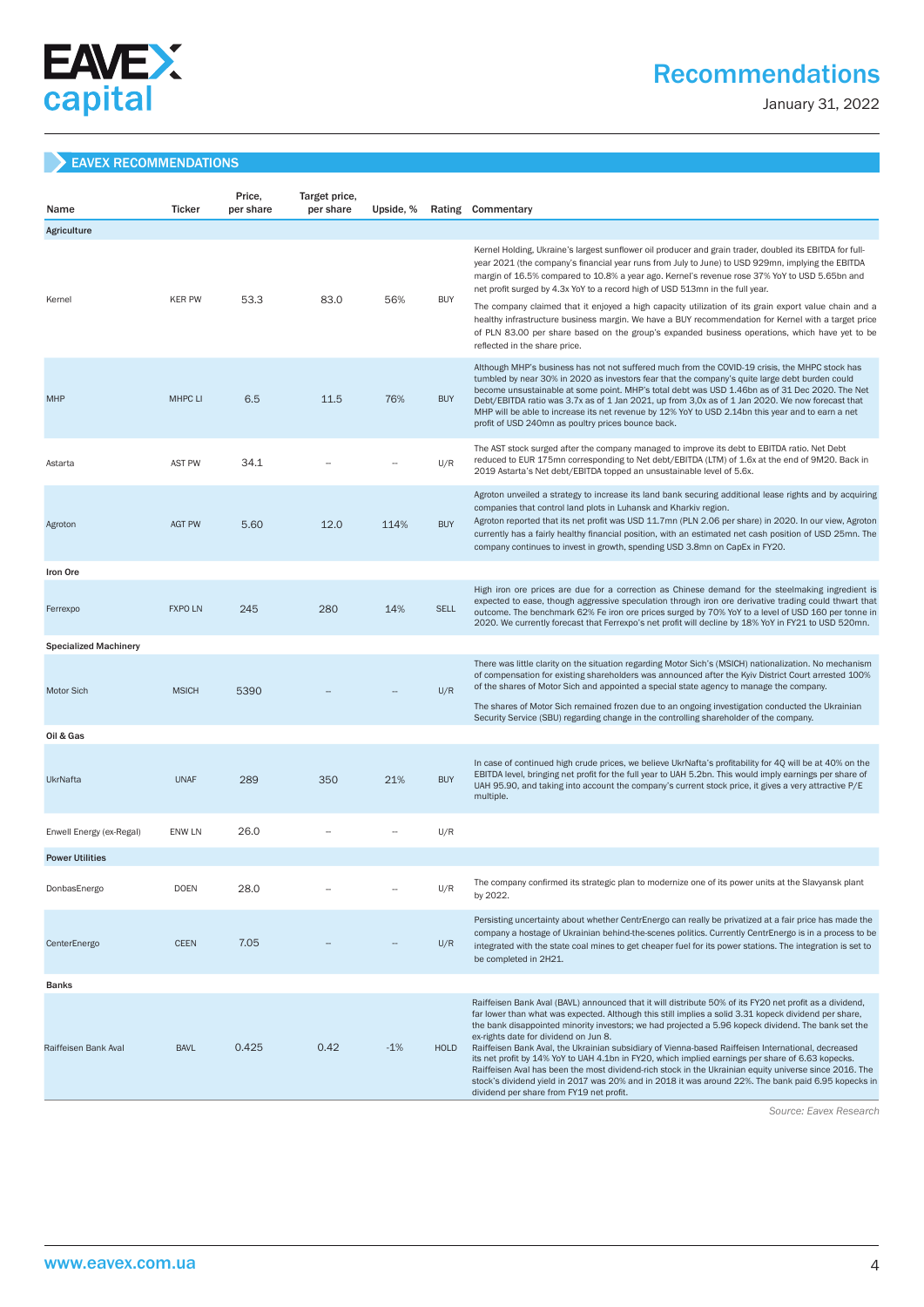

January 31, 2022

## QUOTES AND MULTIPLES

| Name                         | <b>Ticker</b> | Today, |          | Absolute performance | <b>MCap</b>       | EV                |                   | P/E        |      | EV/EBITDA  |     | EV/Sales     |
|------------------------------|---------------|--------|----------|----------------------|-------------------|-------------------|-------------------|------------|------|------------|-----|--------------|
|                              |               | UAH*   | 1W       | YtD                  | USD <sub>mn</sub> | USD <sub>mn</sub> | <b>Free float</b> | 2020 2021E |      | 2020 2021E |     | 2021E        |
| UX Index                     | <b>UX</b>     | 1746   | 2.0%     | 0.4%                 |                   |                   |                   |            |      |            |     |              |
| Iron Ore Mining              |               |        |          |                      |                   |                   |                   |            |      |            |     |              |
| Ferrexpo                     | <b>FXPO</b>   | 245    | $-0.9%$  | $-18.1%$             | 1956              | 1952              | 24.0%             | 3.1        | 1.8  | 2.3        | 1.3 | 0.8          |
| <b>Railcar Manufacturing</b> |               |        |          |                      |                   |                   |                   |            |      |            |     |              |
| Kryukiv Wagon                | <b>KVBZ</b>   | 19.1   | 0.5%     | 0.5%                 | 76                | 50                | 5.0%              | 8.9        | 14.6 | 3.8        | 5.0 | 0.3          |
| <b>Specialized Machinery</b> |               |        |          |                      |                   |                   |                   |            |      |            |     |              |
| Turboatom                    | <b>TATM</b>   | 4.5    | 12.5%    | 54.6%                | 66                | 63                | 3.8%              | 7.9        | 21.1 | 1.2        | 3.0 | 1.2          |
| Motor Sich                   | <b>MSICH</b>  | 5390   | 0.0%     | 0.0%                 | 390               | 368               | 24.0%             | 12.4       | 16.7 | 3.6        | 4.1 | 1.1          |
| Oil & Gas                    |               |        |          |                      |                   |                   |                   |            |      |            |     |              |
| UkrNafta                     | <b>UNAF</b>   | 289    | 7.0%     | 7.0%                 | 546               | 515               | 3.0%              | 3.4        | 2.9  | 1.6        | 1.8 | 0.4          |
| Enwell Energy (ex-Regal)     | ENW           | 26.0   | $-14.0%$ | $-25.7%$             | 113               | 59                | 21.6%             | 37.7 12.6  |      | 2.3        | 2.0 | 0.9          |
| <b>Power Utilities</b>       |               |        |          |                      |                   |                   |                   |            |      |            |     |              |
| Centrenergo                  | <b>CEEN</b>   | 7.05   | 2.2%     | 11.9%                | 91                | 61                | 21.7%             | 40.0       | neg  | 3.6        | neg | 0.1          |
| Donbasenergo                 | <b>DOEN</b>   | 28.00  | $-3.4%$  | $-3.4%$              | 23                | 22                | 14.2%             | 21.4       | neg  | 2.6        | neg | 0.1          |
| Consumer                     |               |        |          |                      |                   |                   |                   |            |      |            |     |              |
| MHP                          | <b>MHPC</b>   | 6.52   | 8.7%     | $-3.8%$              | 689               | 1980              | 32.5%             | neg        | 2.4  | 5.8        | 3.2 | 0.9          |
| Kernel                       | KER           | 53.30  | $-2.9%$  | $-9.2%$              | 1,033             | 1869              | 61.8%             | 2.0        | 2.5  | 2.0        | 2.2 | 0.4          |
| Astarta                      | AST           | 34.05  | $-0.4%$  | $-19.7%$             | 207               | 382               | 37.0%             | 25.1       | 19.7 | 3.1        | 2.8 | 0.7          |
| Avangardco                   | <b>AVGR</b>   | 0.02   | 0%       | 0.0%                 | $\mathbf{1}$      | 333               | 22.5%             | neg        | neg  | 18         | 20  | 3.0          |
| Agroton                      | AGT           | 5.60   | $-8.8%$  | $-17.6%$             | 30                | 5                 | 25.0%             | 2.5        | 2.3  | 0.1        | 0.1 | 0.1          |
| <b>Banks</b>                 |               |        |          |                      |                   |                   |                   |            |      | Price/Book |     | Price/Assets |
| Raiffeisen Bank Aval         | <b>BAVL</b>   | 0.425  | $-3.4%$  | $-7.6%$              | 911               |                   | 1.8%              | 6.0        | 5.2  | 2.0        | 1.9 | 0.23         |

 *Source: UX. PFTS. LSE. WSE. Eavex Research* 

*\* companies listed abroad are in traded currency*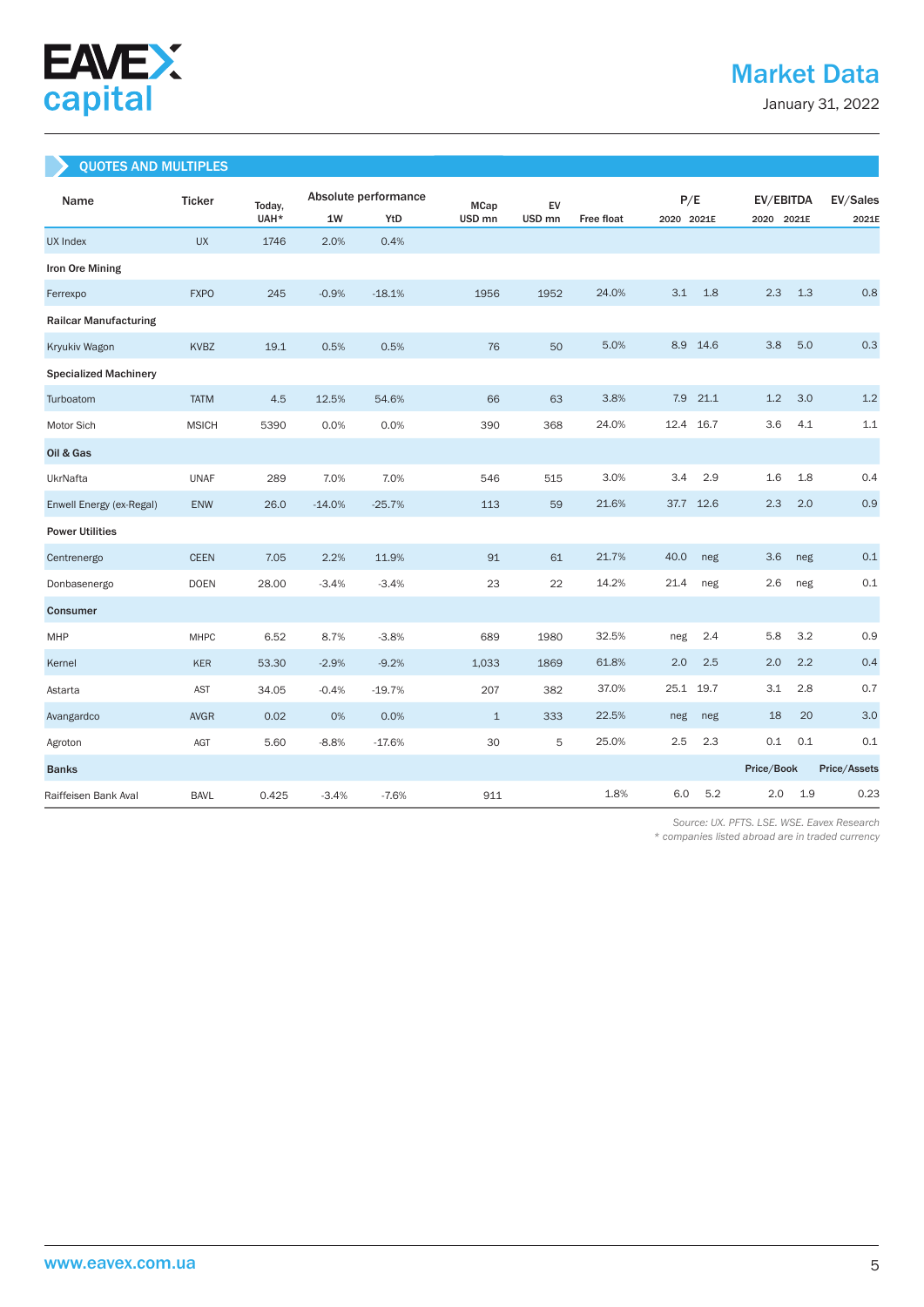

## Market Data

January 31, 2022

### MAIN FINANCIAL FORECASTS, USD mn

| Name                         | <b>Ticker</b> |      | <b>Net Sales</b>    |       | <b>EBITDA</b>  |                     | <b>EBITDA</b> margin |                     | <b>Net Profit</b> |         |                   | Net Profit margin |       |                         |         |         |
|------------------------------|---------------|------|---------------------|-------|----------------|---------------------|----------------------|---------------------|-------------------|---------|-------------------|-------------------|-------|-------------------------|---------|---------|
|                              |               | 2019 | 2020                | 2021E | 2019           | 2020                | 2021E                | 2019 2020           |                   | 2021E   | 2019              | 2020              | 2021E | 2019                    | 2020    | 2021E   |
| <b>Iron Ore Mining</b>       |               |      |                     |       |                |                     |                      |                     |                   |         |                   |                   |       |                         |         |         |
| Ferrexpo                     | <b>FXPO</b>   | 1507 | 1700                | 2300  | 586            | 859                 | 1,450                | 38.9%               | 50.5%             | 63.0%   | 403               | 635               | 1,100 | 26.7%                   | 37.4%   | 47.8%   |
| <b>Railcar Manufacturing</b> |               |      |                     |       |                |                     |                      |                     |                   |         |                   |                   |       |                         |         |         |
| Kryukiv Wagon                | KVBZ          | 292  | 223                 | 192   | 38             | 13                  | 10                   | 13.0%               | 5.9%              | 5.2%    | 31                | 9                 | 5     | 10.5%                   | 3.8%    | 2.7%    |
| <b>Specialized Machinery</b> |               |      |                     |       |                |                     |                      |                     |                   |         |                   |                   |       |                         |         |         |
| Turboatom                    | <b>TATM</b>   | 110  | 105                 | 52    | 49             | 52                  | 21                   | 45.0%               | 49.1%             | 40.7%   | 12                | 8                 | 3     | 11.1%                   | 8.0%    | 6.0%    |
| Motor Sich                   | <b>MSICH</b>  | 358  | 353                 | 338   | 19             | 102                 | 90                   | 5.2%                | 29.1%             | 26.5%   | $-14$             | 32                | 23    | $-3.8%$                 | 8.9%    | 6.9%    |
| Oil & Gas                    |               |      |                     |       |                |                     |                      |                     |                   |         |                   |                   |       |                         |         |         |
| <b>Ukrnafta</b>              | <b>UNAF</b>   | 1098 | 1319                | 1286  | $-115$         | 320                 | 291                  | $-10.5%$            | 24.3%             | 22.6%   | $-158$            | 158               | 186   | $-14.4%$                | 12.0%   | 14.4%   |
| Regal Petroleum              | <b>RPT</b>    | 50   | 55                  | 62    | 22             | 26                  | 30                   | 44.0%               | 47.3%             | 48.4%   | 10                | 3                 | 9     | 20.0%                   | 5.5%    | 14.5%   |
| <b>Electric Utilities</b>    |               |      |                     |       |                |                     |                      |                     |                   |         |                   |                   |       |                         |         |         |
| Centrenergo                  | <b>CEEN</b>   | 589  | 764                 | 513   | $-69$          | 17                  | $-12$                | $-11.7%$            | 2.2%              | $-2.3%$ | $-77$             | $\overline{2}$    | $-31$ | $-13.1%$                | 0.3%    | $-6.0%$ |
| Donbasenergo                 | <b>DOEN</b>   | 249  | 256                 | 258   | 8              | $\overline{9}$      | $-1$                 | 3.1%                | 3.3%              | $-0.6%$ | $-3$              | $\mathbf{1}$      | $-8$  | $-1.1%$                 | 0.4%    | $-3.0%$ |
| Consumer                     |               |      |                     |       |                |                     |                      |                     |                   |         |                   |                   |       |                         |         |         |
| <b>MHP</b>                   | <b>MHPC</b>   | 2056 | 1911                | 2236  | 376            | 340                 | 620                  | 18.3%               | 17.8%             | 27.7%   | 215               | $-133$            | 290   | 10.5%                   | $-7.0%$ | 13.0%   |
| Kernel (FY19, FY20, FY21)    | <b>KER</b>    | 4107 | 5647                | 5082  | 443            | 929                 | 836                  | 10.8%               | 16.5%             | 16.5%   | 118               | 513               | 410   | 2.9%                    | 9.1%    | 8.1%    |
| Astarta                      | <b>AST</b>    | 497  | 484                 | 517   | 86             | 122                 | 136                  | 17.4%               | 25.1%             | 26.3%   | $\overline{2}$    | 8                 | 11    | 0.4%                    | 1.7%    | 2.0%    |
| Avangardco                   | <b>AVGR</b>   | 135  | 120                 | 110   | 17             | 19                  | 17                   | 12.6%               | 15.8%             | 15.5%   | $\overline{2}$    | $-5$              | $-10$ | 1.5%                    | $-4.2%$ | $-9.1%$ |
| Agroton                      | AGT           | 54   | 68                  | 74    | $\overline{2}$ | 33                  | 31                   | 4.1%                | 48.2%             | 41.3%   | 5                 | 12                | 13    | 9.5%                    | 17.4%   | 17.4%   |
| <b>Banks</b>                 |               |      | <b>Total Assets</b> |       |                | <b>Total Equity</b> |                      | <b>Total Income</b> |                   |         | <b>Net Profit</b> |                   |       | <b>Return on Equity</b> |         |         |
| Raiffeisen Bank Aval         | <b>BAVL</b>   | 3495 | 3795                | 3925  | 550            | 456                 | 484                  | 280                 | 271               | 249     | 185               | 151               | 174   | 33.6%                   | 33.2%   | 35.9%   |

 *Source: Eavex Research*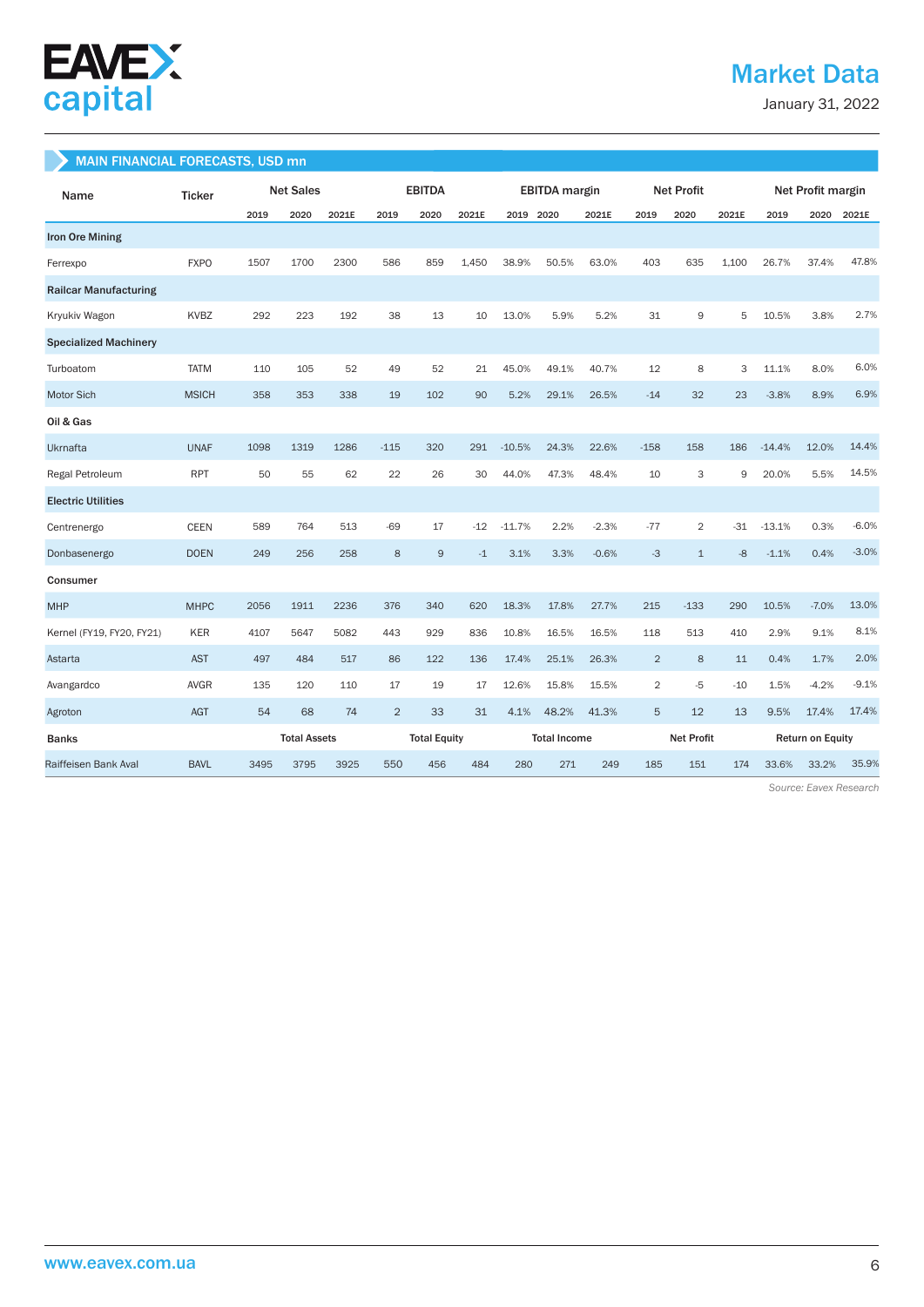

## UKRAINIAN DOMESTIC BONDS

|                              |             |             |           |           | Coupon |                      | Volume    |
|------------------------------|-------------|-------------|-----------|-----------|--------|----------------------|-----------|
| <b>Issue</b>                 | Price (Bid) | Price (Ask) | YTM (Bid) | YTM (Ask) | Period | <b>Maturity Date</b> | UAH mn    |
| <b>UAH denominated Bonds</b> |             |             |           |           |        |                      |           |
| UA4000204002                 | 100.7       | 101.6       | 14.5%     | 11.2%     | S/A    | 11 May 2022          | 12,917    |
| UA4000218325                 | 99.1        | 99.9        | 13.2%     | 11.8%     | S/A    | 20 Jul 2022          | 13,415    |
| UA4000199210                 | 100.1       | 102.1       | 16.5%     | 12.0%     | S/A    | 12 Oct 2022          | 14,993    |
| UA4000201255                 | 100.1       | 102.3       | 16.5%     | 14.5%     | S/A    | 24 May 2023          | 6,470     |
| UA4000207880                 | 87.4        | 91.4        | 17.5%     | 15.0%     | S/A    | 22 May 2024          | 18,105    |
| UA4000204150                 | 96.8        | 101.1       | 18.0%     | 16.0%     | S/A    | 26 Feb 2025          | 41,080    |
| UA4000207518                 | 74.7        | 79.7        | 18.0%     | 16.1%     | S/A    | 20 May 2027          | 7,018     |
|                              |             |             |           |           |        |                      |           |
| <b>USD denominated Bonds</b> |             |             |           |           |        |                      |           |
| UA4000218333                 | 99.9        | 100.4       | 3.8%      | 3.2%      | S/A    | 14 Jul 2022          | USD 336mn |

*Source: TR Data, Eavex Research*